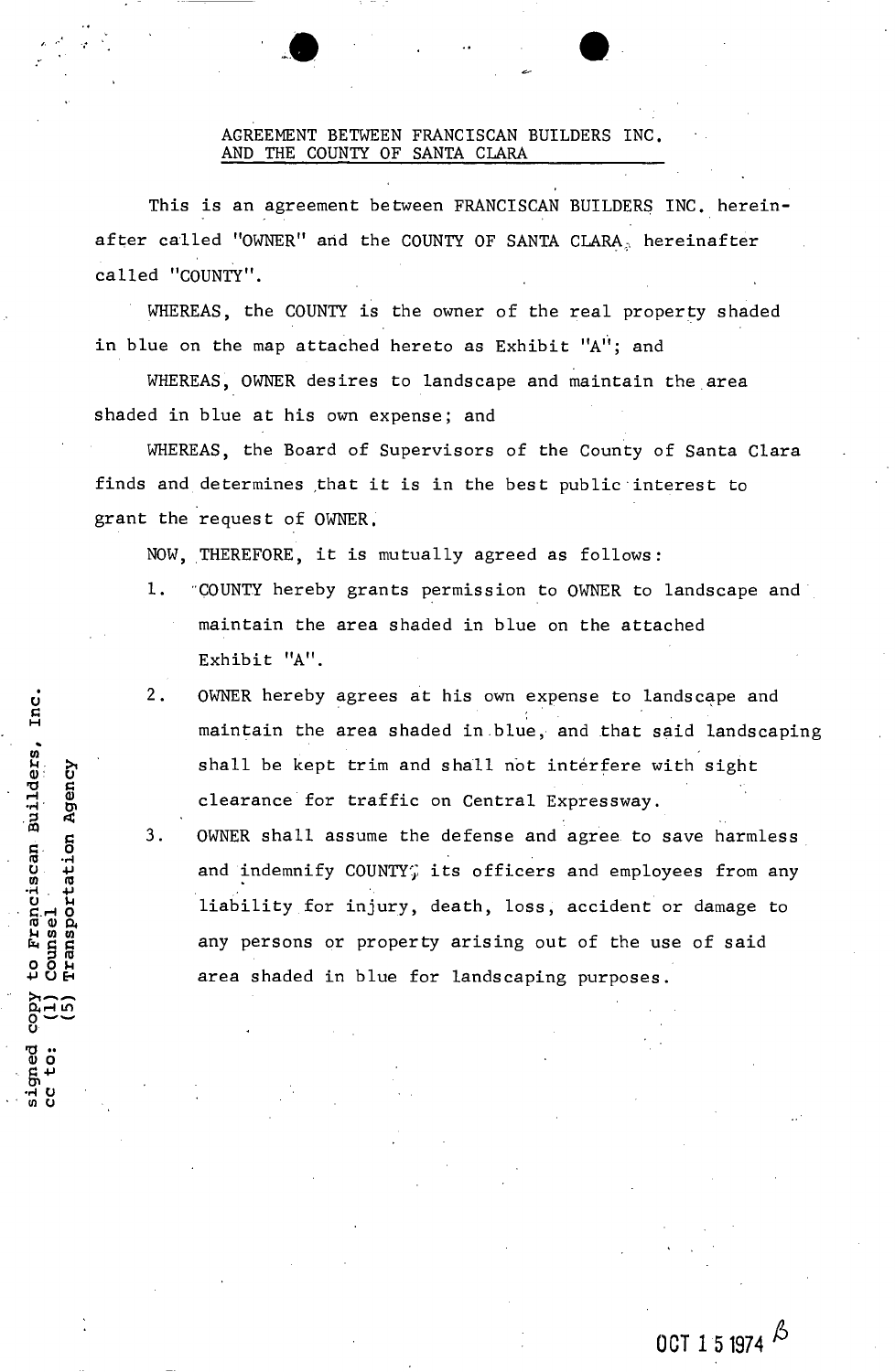COUNTY reserves the right to rescind the permission granted herein upon the giving of a sixty (60) day written notice to Franciscan Builders, Inc., 306 Lorton Avenue, Burlingame,

 $-2-$ 

day of  $S$ 1974.

OCT 1 5 1974

FRANCISCAN BUILDERS, INC.

Michael Dollinger Secretary-Treasurer

COUNTY OF SANTA CLARA

By Chairman, Board of Supervisors OCT 1 5 1974 Å.

DONALD M. RAINS, Clerk ATTEST: hald

94010.

California

Dated this

APPROVED AS TO FORM:

Guald Shompson 9/26/74

Assistant/Deputy County Counsel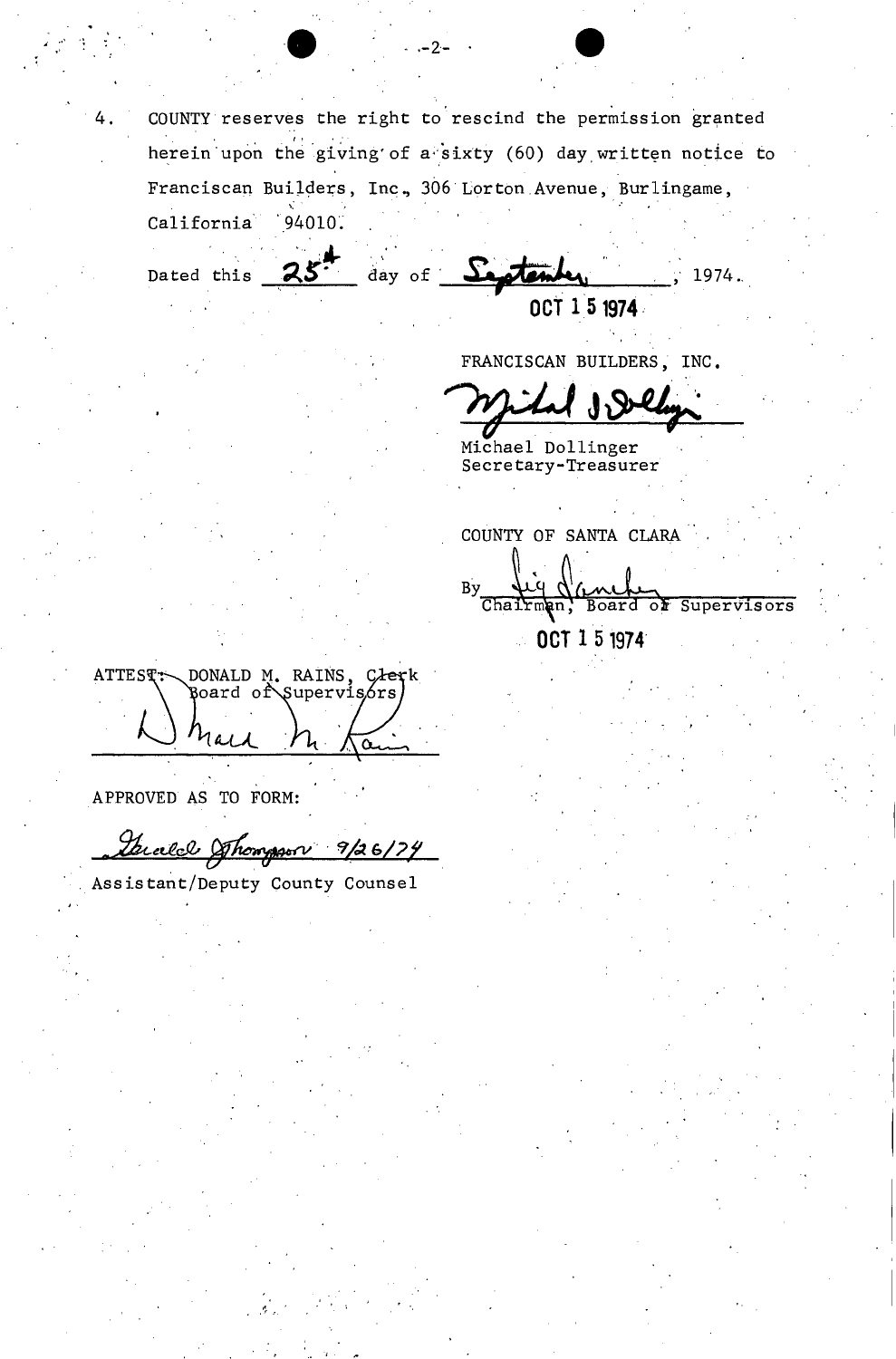WRENCE E ΧP Y. VB)  $\begin{split} \mathcal{L}^{(1)}(A) \leq \mathcal{L}^{(1)}(A) \leq \mathcal{L}^{(1)}(A) \leq \mathcal{L}^{(1)}(A) \leq \mathcal{L}^{(1)}(A) \leq \mathcal{L}^{(1)}(A) \leq \mathcal{L}^{(1)}(A) \leq \mathcal{L}^{(1)}(A) \leq \mathcal{L}^{(1)}(A) \leq \mathcal{L}^{(1)}(A) \leq \mathcal{L}^{(1)}(A) \leq \mathcal{L}^{(1)}(A) \leq \mathcal{L}^{(1)}(A) \leq \mathcal{L}^{$ Carter Revised & しゅんきょう きんきょう こうかい arba atomaty time i sana kecamatan ing kabupatèn Kabupatèn Kabupatèn Kabupatèn Kabupatèn Kabupatèn Kabupatèn Kabupatèn Kabupatèn ا جغير و المعاطية المعارضة  $\widehat{\zeta}$ しょうしん きゅうせい RICHT FACE OF CURBIT **CENTRAL**  $\widehat{\mathcal{C}}$ نف<br>به 足尘 けいしょく かいこく アイディア  $\mathbb{R}^4$ **Service Service Service Control** 医无子宫 医多种感觉 医麻醉 医二乙基  $\label{eq:4} \Theta_{\alpha}(\mathcal{B}^{\alpha\beta}_{\alpha\beta}(\mathcal{D}_{\alpha}^{\beta}(\mathcal{D}_{\beta}^{\beta}(\mathcal{D}^{\beta}(\mathcal{D}^{\beta}(\mathcal{D}^{\beta}(\mathcal{D}^{\beta}(\mathcal{D}^{\beta}(\mathcal{D}^{\beta}(\mathcal{D}^{\beta}(\mathcal{D}^{\beta}(\mathcal{D}^{\beta}(\mathcal{D}^{\beta}(\mathcal{D}^{\beta}(\mathcal{D}^{\beta}(\mathcal{D}^{\beta}(\mathcal{D}^{\beta}(\mathcal{D}^{\beta}(\mathcal{D}^{\beta}(\mathcal{$ ā 医生物 医血管麻醉 しんしゅう こうけいさん せいてんじゅう The contraction of the second second  $\mathcal{L}_\text{c}$  $\frac{0}{\pi}$ **First Management of the Control of Society** of and momental and しきかいえきり りちょう しょう **THE CONVENTION**  $\label{eq:2.1} \begin{split} \mathcal{L}_{\mathcal{A}}(\mathcal{A}) = \mathcal{L}_{\mathcal{A}}(\mathcal{A}) = \mathcal{L}_{\mathcal{A}}(\mathcal{A}) = \mathcal{L}_{\mathcal{A}}(\mathcal{A}) = \mathcal{L}_{\mathcal{A}}(\mathcal{A}) = \mathcal{L}_{\mathcal{A}}(\mathcal{A}) = \mathcal{L}_{\mathcal{A}}(\mathcal{A}) = \mathcal{L}_{\mathcal{A}}(\mathcal{A}) = \mathcal{L}_{\mathcal{A}}(\mathcal{A}) = \mathcal{L}_{\mathcal{A}}(\mathcal{A}) = \mathcal{L}_{\mathcal{A}}(\mathcal{$ ה היו המכונה המוניקה המוניקה את היו היו לא היו מוניקה היו לא היו היו לא היו היו לא היו לא היו לא היו לא היו לא<br>היו לא היו לא היו לא היו לא היו לא היו לא היו לא היו לא היו לא היו לא היו לא היו לא היו לא היו לא היו לא היו ל ender de la seg diale formation and the company **The President American Property of the American Property WATER CRAINS ROOM AT STATE** production of production of on A highly concert the 2012年12月11日 . The present are also as the first くくく р Биатла  $\mathcal{L}$ 小さん in lin  $\label{eq:2} \begin{split} \mathcal{L}_{\mathcal{A}}(\mathcal{A}_{\mathcal{A}}) = \mathcal{L}_{\mathcal{A}}(\mathcal{A}_{\mathcal{A}}) \end{split}$ mxdxx C 2010TING 医无线性 计可变变 annan<br>Marwolaethau  $\frac{1}{\sqrt{2}}$ 御客様の にっぽん こうしゃ あいこう こうしょう 2人の **SCALE-None** 医血管病 医葡萄糖 discussion in χΟ  $\frac{1}{\sqrt{2}}\int_{0}^{\sqrt{2}}\frac{1}{\sqrt{2}}\left(\frac{1}{\sqrt{2}}\right)^{2}e^{-\frac{1}{2}}\left(\frac{1}{\sqrt{2}}\right)^{2}e^{-\frac{1}{2}}\left(\frac{1}{\sqrt{2}}\right)^{2}e^{-\frac{1}{2}}\left(\frac{1}{\sqrt{2}}\right)^{2}e^{-\frac{1}{2}}\left(\frac{1}{\sqrt{2}}\right)^{2}e^{-\frac{1}{2}}\left(\frac{1}{\sqrt{2}}\right)^{2}e^{-\frac{1}{2}}\left(\frac{1}{\sqrt{2}}\right)^{2}e^{-\frac{1}{2}}$ ķ ade:  $\bar{\lambda}$ 一家 STREET **RESERVED** 有法院通常及行为条件 **ENGINEERS** 医血管炎 医中间的 ひとうしん アクセス あいしょう アイ・ディアンス ķ, i.<br>N **Market Street, School** 机电荷 医直肠反应 医前列腺炎 计数字符 医高管 清華 医囊 きょう ひょうせいたん **不可以 的复数 的复数人名德里克** 开具体 どうこうしょ **Companyation** ļ. 學家家族 中国地理 ا سان<br>ا **SANCHORN DESCRIPTION** 计分类 电电子传导  $\ddot{a}$ ä  $\mathcal{L}(\mathcal{L})$ į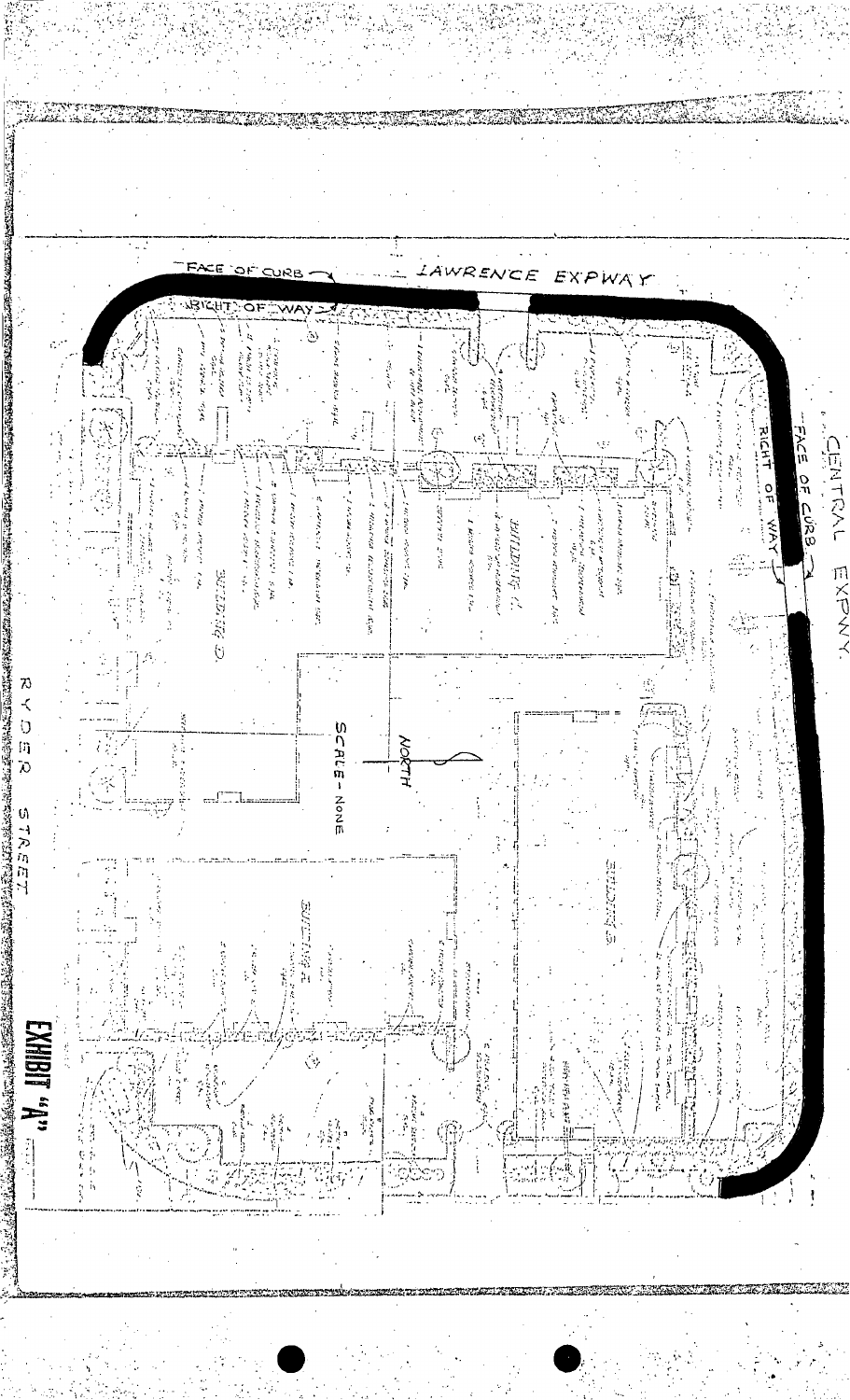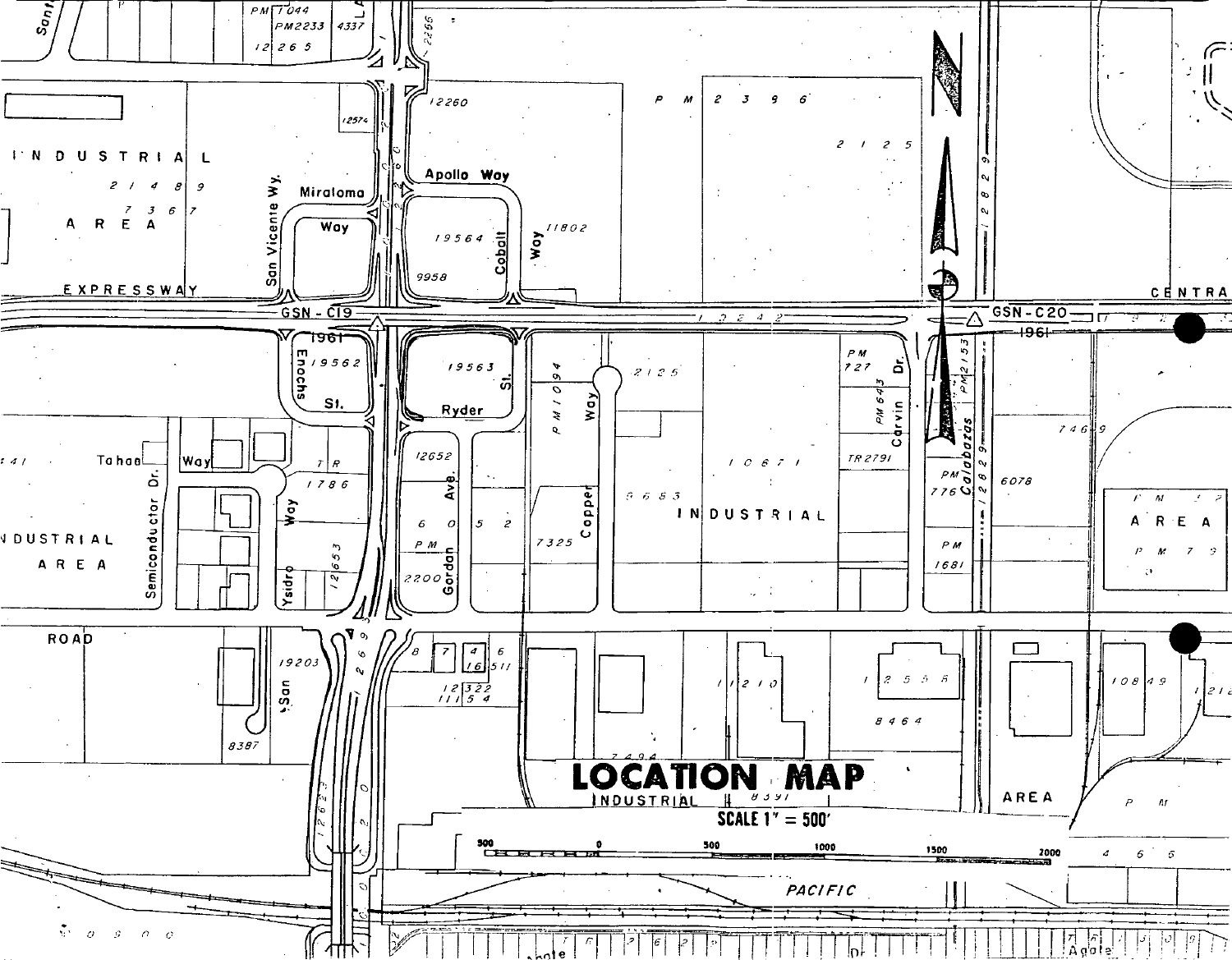## **County of Santa Clara**

**California** 



Office of the Board of Supervisors 524 County Administration Building<br>70 West Hedding Street<br>8an Jose, California 95110<br>299-2323 Area Code 408

Sig Sanchez, District 1<br>Dominic L. Cortese, District 2<br>Dan Mc Corquodale, District 3<br>Raiph H. Mehrkens, District 4<br>Victor Calvo, District 5

October 16, 1974

Mr. Michael Dollinger Secretary-Treasurer Francsican Builders, Inc. 306 Lorton Avenue Burlingame, CA 94010

Subject: Agreement with Franciscan Builders, Inc.

for landscaping portions of Lawrence and Central Expressways

Dear Mr. Dollinger:

Enclosed you will find a fully executed copy of the subject Agreement between the County of Santa Clara and the party named above. The Board of Supervisors at its regularly scheduled meeting on october 15. 1974 approved this Agreement on behalf of the County.

The enclosed copy is for your records.

Very truly yours,

**BOARD OF SUPERVISORS** Donald M. Rains, Clerk

Deputy

DMR<sub>xy</sub>g Enclosure

 $CC:$ County Counsel **Transportation Agency**